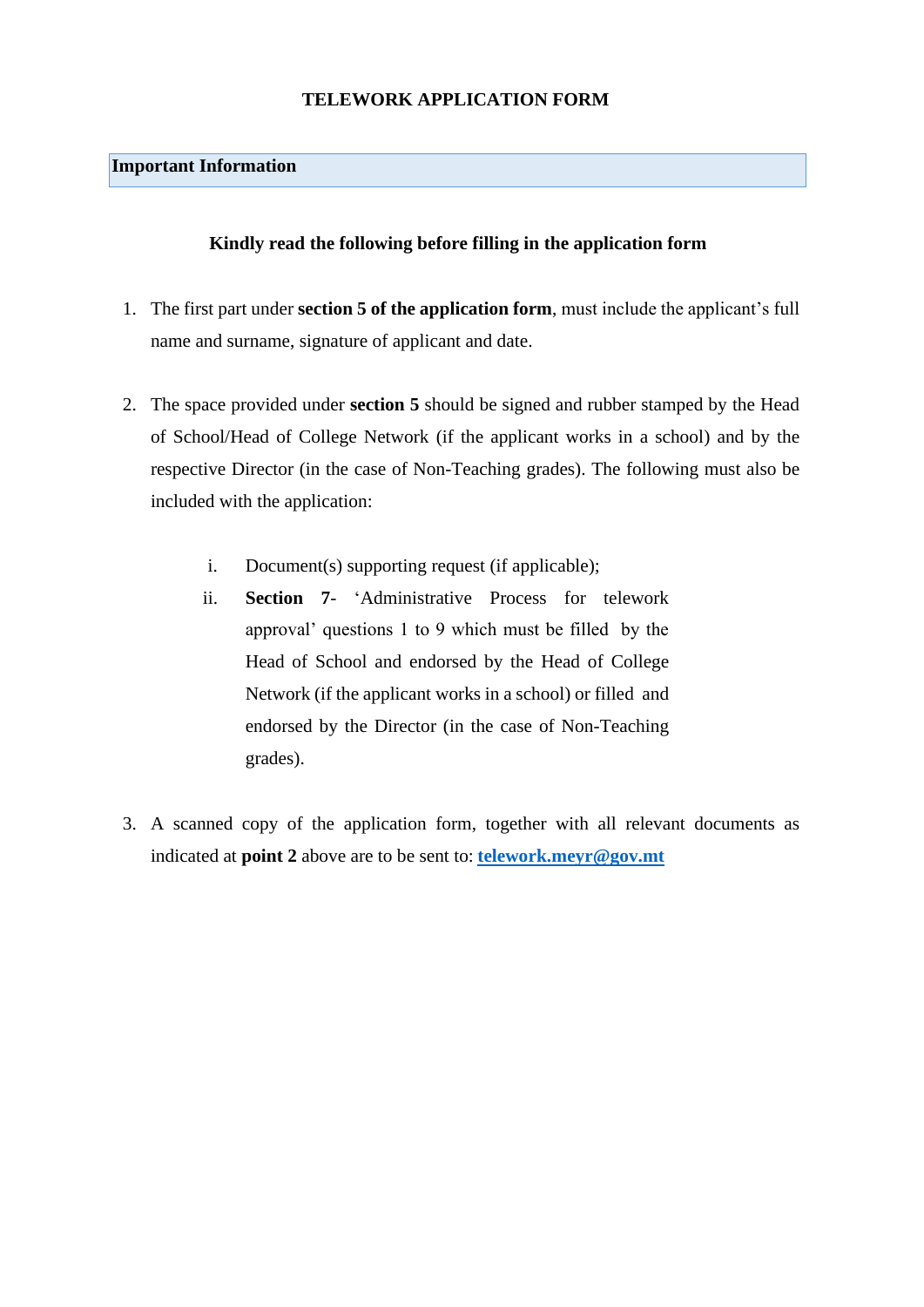#### APPLICATION FOR TELEWORK

Attention all applicants – Any false statement, misrepresentation or concealment of material fact on this form or any document presented in support of this application may constitute grounds for disciplinary action.

Once endorsed by all parties, this Application constitutes the teleworking agreement between the employee and employer as indicated in the Teleworking Terms & Conditions listed in this Application.

|                                                                                      | Date of receipt |
|--------------------------------------------------------------------------------------|-----------------|
|                                                                                      |                 |
| Date of request:<br>(applications should be made at least two (2) months in advance) |                 |
|                                                                                      |                 |

## SECTION 1: APPLICANT'S DETAILS (to be completed by the applicant)

| Name:            | <b>ID</b> Card No.: |
|------------------|---------------------|
| Surname:         | Home/Mob:           |
| Ministry/Entity: |                     |

Department/ Directorate:

Grade/Position

E-mail:

| Period of Telework being requested: from:                                                                                                                   | to: |  |
|-------------------------------------------------------------------------------------------------------------------------------------------------------------|-----|--|
| Reason for request:                                                                                                                                         |     |  |
| (Reason for request is not mandatory, however, it is recommended that a reason is<br>stated as this will assist management in making an informed decision). |     |  |
| Document(s) supporting request enclosed with<br>application:                                                                                                | YES |  |
| I accept the Terms & Conditions as stipulated in Section 6                                                                                                  |     |  |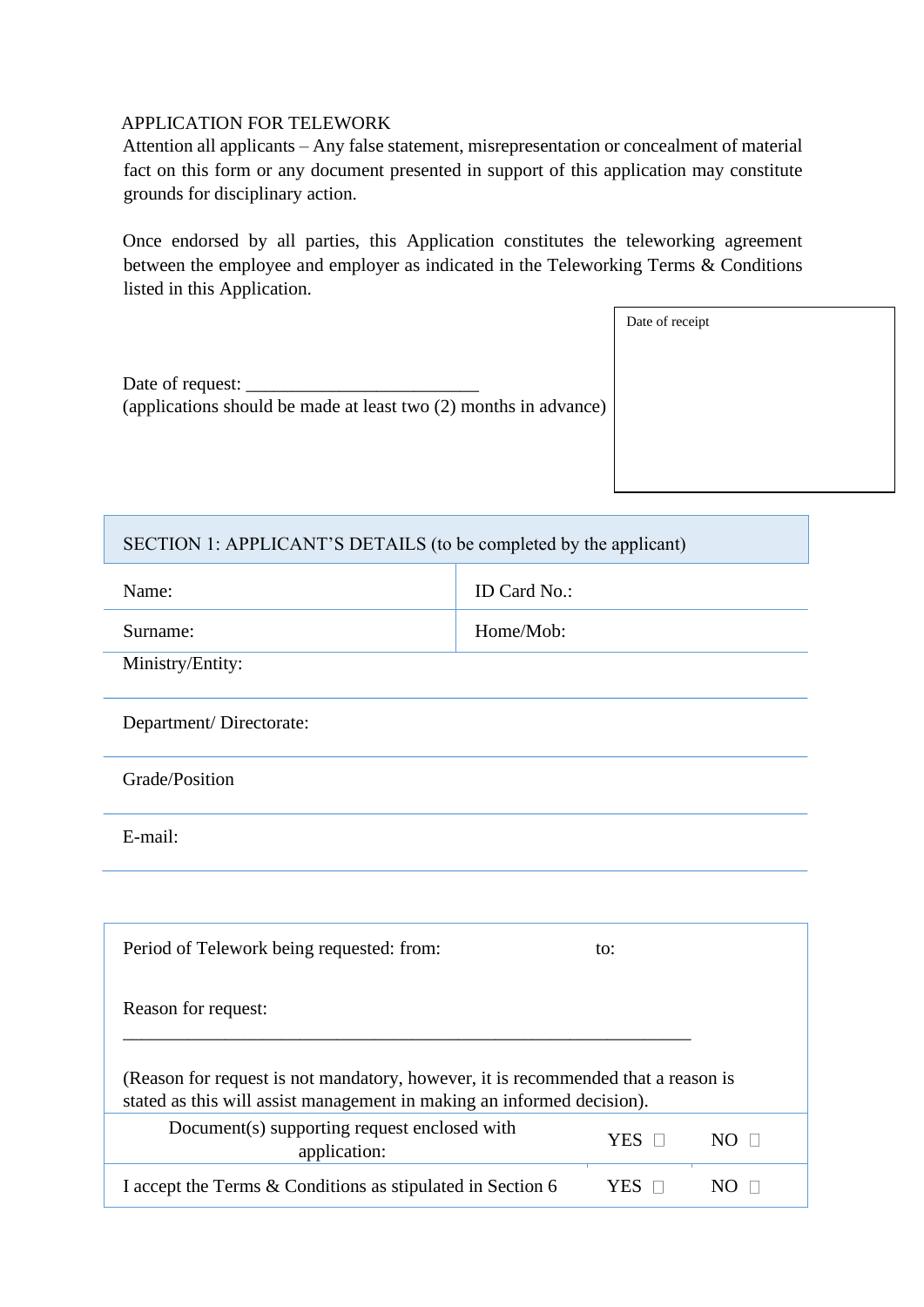### SECTION 2: JOB AND EMPLOYEE SUITABILITY (to be completed by the Director/Head of Department)

| Job's Suitability*                                                                                                                                                  | <b>YES</b> | NO |
|---------------------------------------------------------------------------------------------------------------------------------------------------------------------|------------|----|
| Employee can perform duties without a high degree of<br>interaction with clients                                                                                    |            |    |
| Employee can perform duties without a high degree of<br>interaction with colleagues                                                                                 |            |    |
| Employee can perform duties without need to access secure files or<br>documents that cannot be removed from the workplace                                           |            |    |
| Duties can be performed at a remote location                                                                                                                        |            |    |
| Duties can be split up into different tasks, some of which can be performed<br>remotely and collectively amount to a minimum of two days of teleworking<br>per week |            |    |

| Employee's Suitability*                                                                                          | <b>YES</b> | N <sub>O</sub> |
|------------------------------------------------------------------------------------------------------------------|------------|----------------|
| Employee has successfully completed his/her respective probationary<br>period                                    |            |                |
| Employee is able to work without constant supervision                                                            |            |                |
| Employee is able to work on own initiative.                                                                      |            |                |
| Employee is competent in time management skills                                                                  |            |                |
| Employee is ICT literate                                                                                         |            |                |
| Employee is reliable with respect to security of data                                                            |            |                |
| Employee has a proven track record of past performance with proven<br>ability to meet deadlines and deliverables |            |                |

\*One negative marking makes this application unsuccessful.

# SECTION 3: AGREED ARRANGEMENTS (between Director/Head of Department and Applicant)

Winter Work Schedule: 1 October – 15 June (specify the working schedule indicating the start/end time and breaks)

|          | Monday | Tuesday | Wednesday | Thursday | Friday | Saturday |
|----------|--------|---------|-----------|----------|--------|----------|
|          |        |         |           |          |        |          |
| Office   |        |         |           |          |        |          |
|          |        |         |           |          |        |          |
| Telework |        |         |           |          |        |          |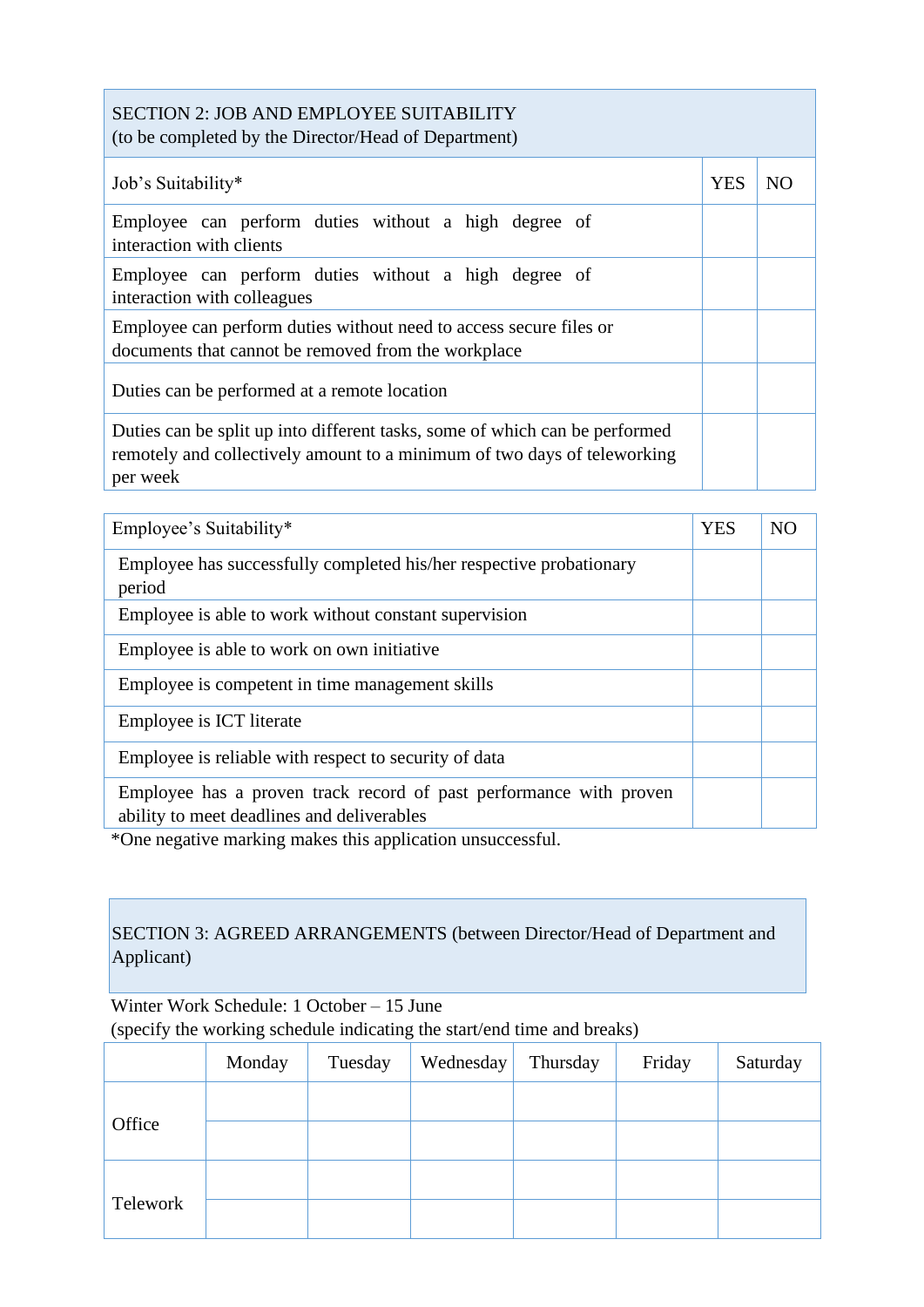| Summer Work Schedule same as Winter Work Schedule<br>(If yes, there is no need to fill in the Summer Work Schedule)<br>below). | YES | $N()$ $\Box$ |
|--------------------------------------------------------------------------------------------------------------------------------|-----|--------------|
| Total no. of hours at the Office:                                                                                              |     |              |
| Total no. of hours being teleworked:                                                                                           |     |              |
|                                                                                                                                |     |              |

# Summer Work Schedule: 16 June – 30 September

(specify the working schedule indicating the start/end time and breaks)

|          | Monday | Tuesday | Wednesday | Thursday | Friday | Saturday |
|----------|--------|---------|-----------|----------|--------|----------|
|          |        |         |           |          |        |          |
| Office   |        |         |           |          |        |          |
|          |        |         |           |          |        |          |
| Telework |        |         |           |          |        |          |

| Total no. of hours at the Office:        |
|------------------------------------------|
| Total no. of hours being teleworked:     |
| Total no. of weekly hours (grand total): |

# FUNCTIONS TO BE PERFORMED:

(List all the tasks that are to be performed remotely from the office)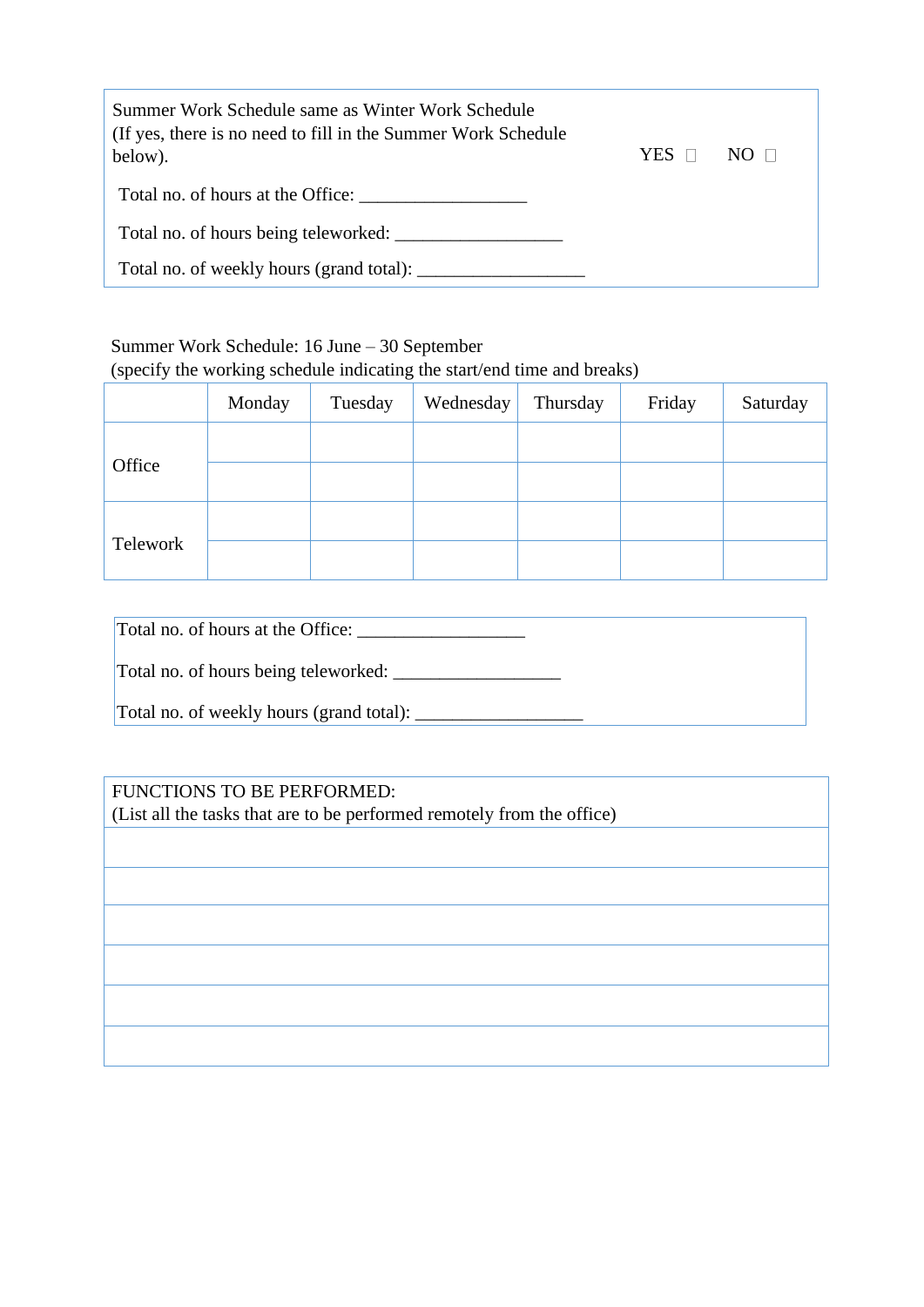# LOCATION DETAILS:

(Please specify the address from where you will be e-working and where you need the e-work facilities installed)

| <b>SECTION 4: IT REQUIREMENTS</b>          |                |               |
|--------------------------------------------|----------------|---------------|
| Hardware<br>(Tick the one applicable)      |                |               |
| At work, do you use a desktop or a laptop? | Desktop $\Box$ | Laptop $\Box$ |

| Software<br>(Please list specific software / services / applications you need access to) |  |
|------------------------------------------------------------------------------------------|--|
| I need access to the standard Office Automation software only.                           |  |
| In addition to the standard Office Automation software, I need                           |  |
| access to the following:                                                                 |  |
|                                                                                          |  |

| <b>Connectivity Requirements</b><br>(Tick the one applicable) |  |
|---------------------------------------------------------------|--|
| Tier 1: Internet, E-mail                                      |  |
| Tier 2: Internet, E-mail, VPN                                 |  |
| Tier 3: VPN                                                   |  |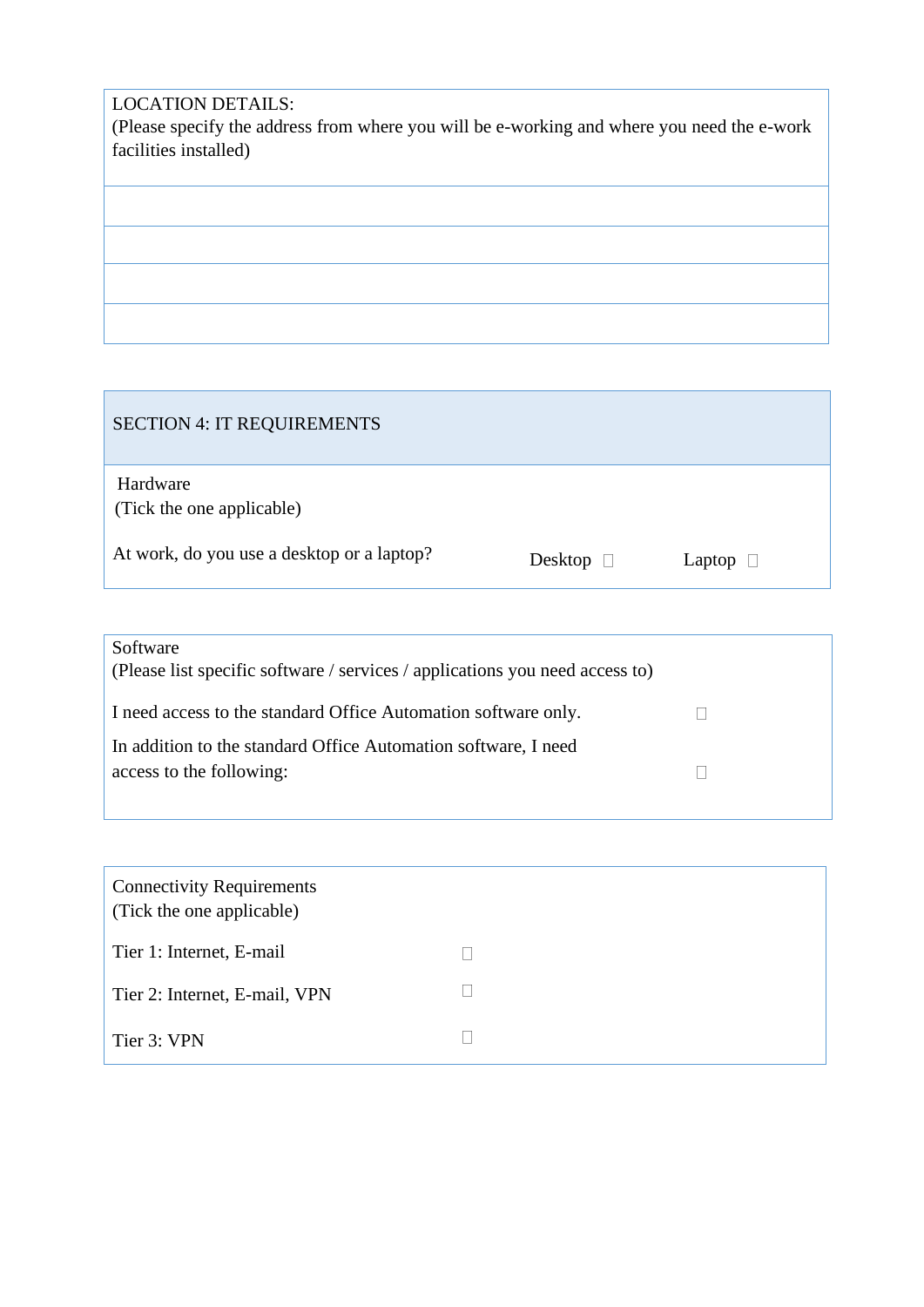| Section 5: Endorsements                                       |                                      |        |  |
|---------------------------------------------------------------|--------------------------------------|--------|--|
| Employee                                                      |                                      |        |  |
| Full Name:                                                    | Signature:                           | Date:  |  |
|                                                               |                                      |        |  |
| Director/Head of Department                                   |                                      |        |  |
| Full Name:                                                    | Signature:                           | Date:  |  |
|                                                               |                                      |        |  |
| Recommended <sup>[]</sup>                                     | Not Recommended $\Box$               |        |  |
| Section 6: Endorsement for HR Use Only                        |                                      |        |  |
| Director responsible for People Management/Corporate Services |                                      |        |  |
| Full Name:                                                    | Signature:                           | Date:  |  |
|                                                               |                                      |        |  |
| Recommended $\square$                                         | Not Recommended $\square$            |        |  |
|                                                               |                                      |        |  |
| <b>Permanent Secretary</b><br>Full Name:                      | Signature:                           | Date:  |  |
|                                                               |                                      |        |  |
|                                                               |                                      |        |  |
| Approved □                                                    | <b>Effective Date:</b>               |        |  |
|                                                               | From date requested by the applicant | $\Box$ |  |
|                                                               | From<br>$\sqrt{2}$                   |        |  |
| Not Approved $\Box$                                           |                                      |        |  |
| (if not approved please provide reason)                       |                                      |        |  |
|                                                               |                                      |        |  |
|                                                               |                                      |        |  |
|                                                               |                                      |        |  |

The information supplied in this application form shall be used exclusively by the employing Ministry for record keeping and verification purposes. Personal information provided on this application form is protected, and used in accordance with the provisions of the Data Protection Act.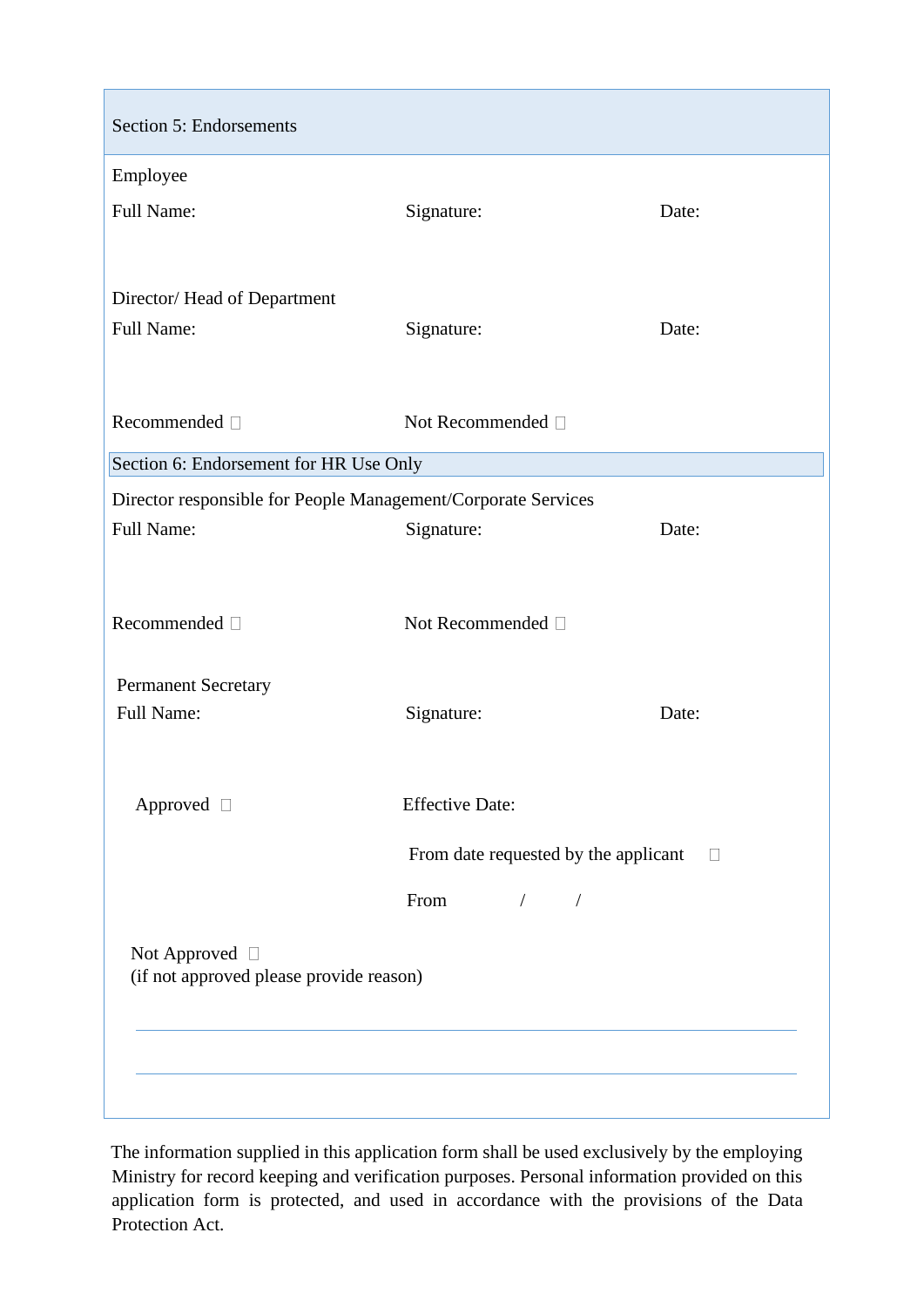## Section 7: Administrative Process for telework approval

# **Name of teleworker:\_\_\_\_\_\_\_\_\_\_\_\_\_\_\_\_\_\_\_\_\_\_\_\_\_\_\_**

# **Grade/Position of teleworker: \_\_\_\_\_\_\_\_\_\_\_\_\_\_\_\_\_\_\_\_**

### **Head of School can fill in this justification but only Head of College Network can endorse it.**

|     |                                                          | Director/HCN |  |
|-----|----------------------------------------------------------|--------------|--|
| 1.  | Director/HCN is to soundly justify                       |              |  |
|     | the request for telework.                                |              |  |
|     |                                                          |              |  |
|     |                                                          |              |  |
|     |                                                          |              |  |
|     |                                                          |              |  |
|     |                                                          |              |  |
|     |                                                          |              |  |
|     |                                                          |              |  |
|     |                                                          |              |  |
|     |                                                          |              |  |
| 2.  | List of duties that the employee will                    |              |  |
|     | be performing during teleworking<br>hours.               |              |  |
|     |                                                          |              |  |
|     |                                                          |              |  |
|     |                                                          |              |  |
|     |                                                          |              |  |
|     |                                                          |              |  |
|     |                                                          |              |  |
| 3.  | Will the                                                 |              |  |
|     | Unit/Section/Directorate/Departmen                       |              |  |
|     | t work be negatively affected if                         |              |  |
|     | telework is approved?                                    |              |  |
| 4.  | Will, due to this request and other                      |              |  |
|     | already approved requests for                            |              |  |
|     | telework, additional capacity                            |              |  |
|     | building be requested?                                   |              |  |
|     |                                                          |              |  |
| 5.  | Should this request be approved,                         |              |  |
|     | will a precedent be set, and will the                    |              |  |
|     | other employees within same                              |              |  |
|     | unit/section/directorate/department                      |              |  |
|     | be affected?<br>Is this request for definite period i.e. |              |  |
| 6.  | that it will not be renewed in the                       |              |  |
|     | future?                                                  |              |  |
| 7.  | Will the hours being requested as                        |              |  |
|     | teleworked affect the performance                        |              |  |
|     | of the employee?                                         |              |  |
| 8.  | Will the hours being requested as                        |              |  |
|     | teleworked affect the performance                        |              |  |
|     | of the service being given?                              |              |  |
| 9.  | Does this request ensure that the                        |              |  |
|     | service delivery is efficient and                        |              |  |
|     | excellent?                                               |              |  |
| 10. | <b>Signature of Director/HCN</b>                         |              |  |
|     | Stamp & Date                                             |              |  |
|     |                                                          |              |  |
|     |                                                          |              |  |
|     |                                                          |              |  |
|     |                                                          |              |  |
|     |                                                          |              |  |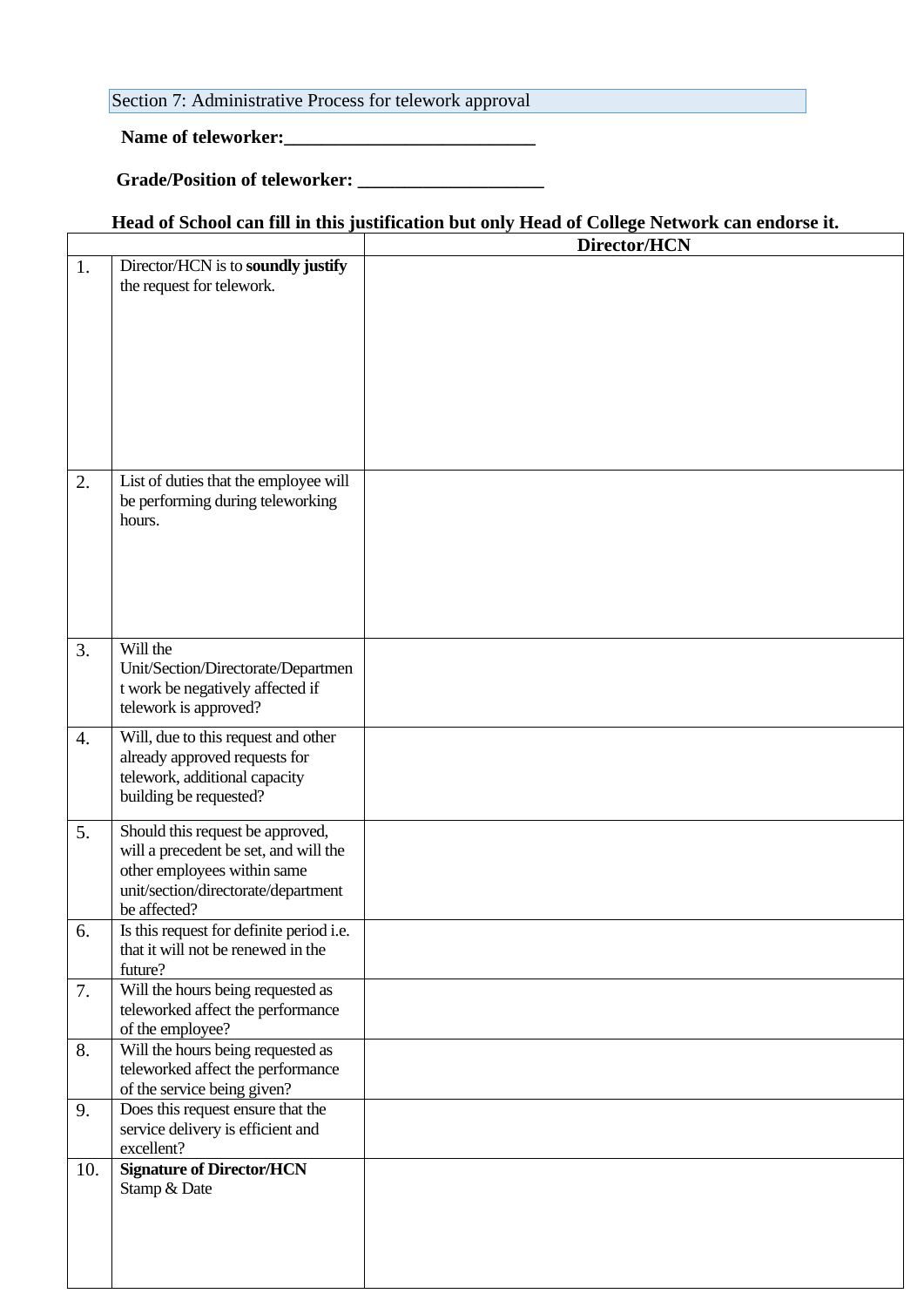### Section 9: Teleworking Terms & Conditions

The Terms & Conditions listed hereunder apply to employees hereinafter referred to as "teleworker" who are entering into a teleworking arrangement with their employing Ministry/Entity.

Prospective teleworking applicants should read all terms & conditions before filling in the Application for Telework which constitutes of the teleworking agreement between the employee and employer.

- 1. Teleworking arrangements are subject to renewal every 12 months.
- 2. The terms of telework are based on the policy principles outlined in the "Teleworking Policy in Public Administration" and the "Guidelines on the Implementation of Teleworking by Public Employees" which documents have been made available to the employee who confirms understanding thereof.
- 3. Teleworking is based on a voluntary agreement between the employee and the employing Ministry/Entity.
- 4. Termination of the teleworking agreement can be instigated at any time by either party by giving thirty (30) working days' notice in writing. The teleworker's failure to meet the agreed standards and workload entails immediate termination of telework.
- 5. The employee must be contactable by phone during normal office hours and available at their place of telework during the agreed core hours.
- 6. In the event that the telephone number provided by the teleworker where s/he can be contacted during normal office hours becomes unavailable or if the telephone number is changed, the employee is obliged to inform the employer as soon as possible and in any event by not later than one (1) working day from the number becoming unavailable or being changed.
- 7. The teleworker is subject to the same working conditions in terms of responsibilities, liabilities, policies, employment conditions and all other legislation, regulations, determinations and code of conduct, etc. that are applicable at the central workplace. The employee and Director/Manager are to agree in advance on the deliverables as happens with employees working at base.
- 8. The teleworker will still be considered as a regular employee, and shall be eligible to participate in all activities and enjoy the same benefits as any other employee not on teleworking. In the same manner a teleworker will still be bound by the policies, rules and regulations of the employer and is liable to these in the same manner as any other employee.
- 9. The employer shall ensure that initial installation of equipment, which shall be of such safety standards as are applicable if the equipment were to be installed at an "on-site" workplace, shall be carried out in such a manner as to ensure safe operation. Given the nature of the equipment and the area in which it shall be operated, due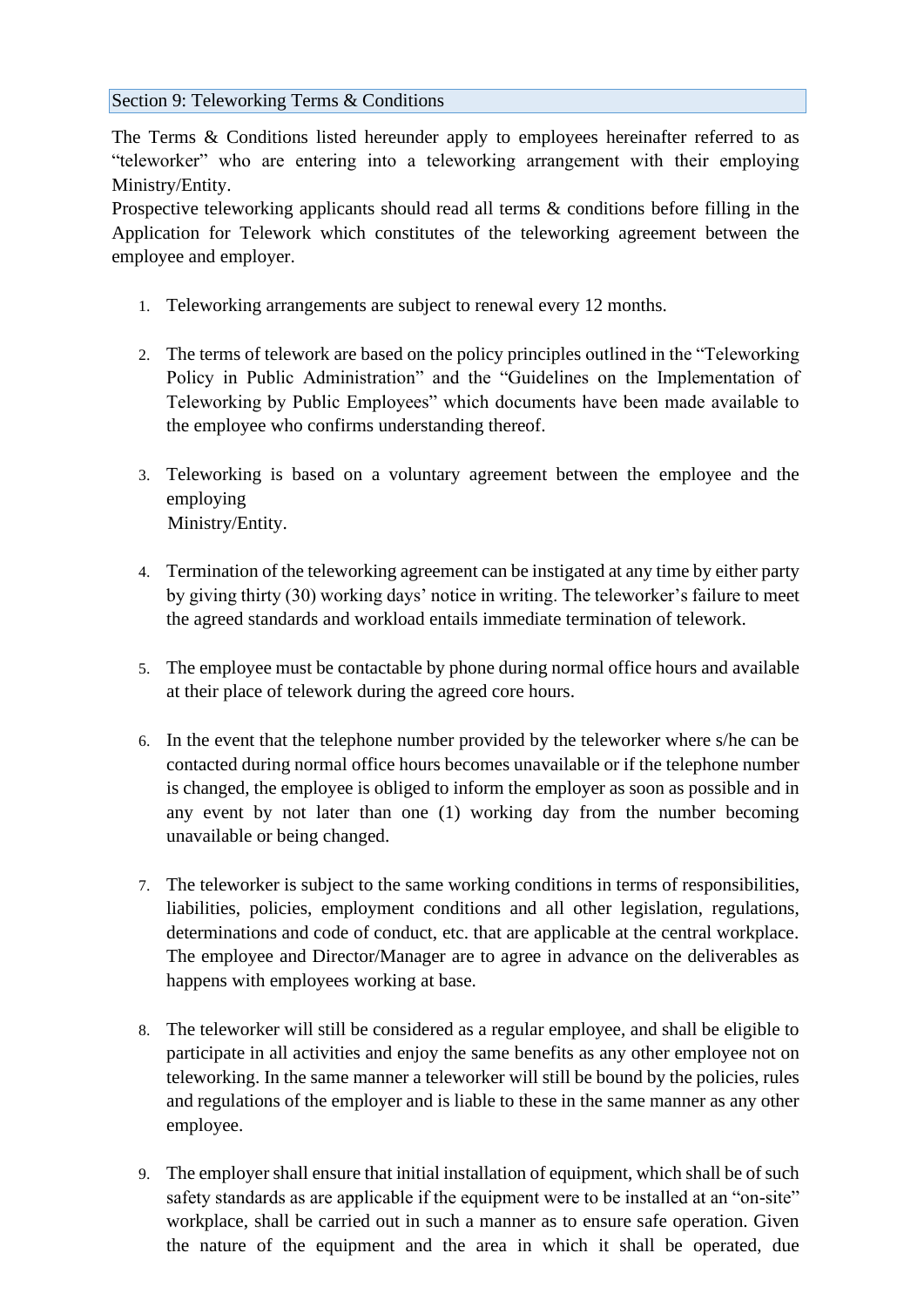consideration being given to family and social factors in the said area. The teleworker is properly instructed in the safe use of the equipment.

10. The employer may carry out periodic, pre-announced visits to the workplace to examine the equipment and workplace and shall direct modifications or repairs as may be required to the workstation. This shall be at the expense of the teleworker, including modification to the placement or positioning of the equipment, subject to the teleworker's consent thereto. In the event that the teleworker does not consent to visits or modification or repair, the employer shall have no liability whatsoever in the event of injury or incapacity caused by the equipment or the work-process occurring since installation or the last visit performed as the case may be.

The employer shall at his complete discretion be entitled to terminate the teleworking arrangement in the event that circumstances so require.

- 11. The employee should attend compulsory training session/s provided by the Government on the design of effective and risk-free workstations. Following the successful completion of this training the employee is required to conduct a risk assessment of the workstation, from where s/he is intended to perform telework.
- 12. All equipment provided by the employer shall remain the property of the employer and the teleworker is bound by all policies and regulations related to such matters as applied in the central workplace. Any security arrangements for equipment and assets and all procedures for securing the confidentiality, protection of information and intellectual property therein are to be in accordance with organisational policy or practice. If a policy is not in place it is the teleworker's responsibility to take such measures as would be taken in a non-teleworking environment, including the physical securing of equipment and assets, to protect the interests of the employer.
- 13. The teleworker is bound by regulations governing use of ICT in Government. All relevant policies are to be observed irrespective of where the teleworker is working and whether the equipment being used for teleworking has been provided by the employer or is the employee's own.
- 14. The equipment used for teleworking will be used according to standards and security measures conformant to Government policies and recommendations, and may be subject to keystroke or call listening/recording. By entering into a teleworking agreement, the employee is consenting to all reasonable methods of surveillance by the employer to ensure the proper performance by the employee of the duties of employment.
- 15. It is to be ensured that work deliverables are monitored and it is the responsibility of the teleworker to adhere to all the reporting mechanisms which may be laid down by the employer.
- 16. The employer is responsible for the provision and maintenance of equipment if this is deemed necessary. An agreed list of equipment is to be attached to the telework application and signed by the employee and the Director/Manager. Any changes to this list shall be made in writing and signed by both parties.